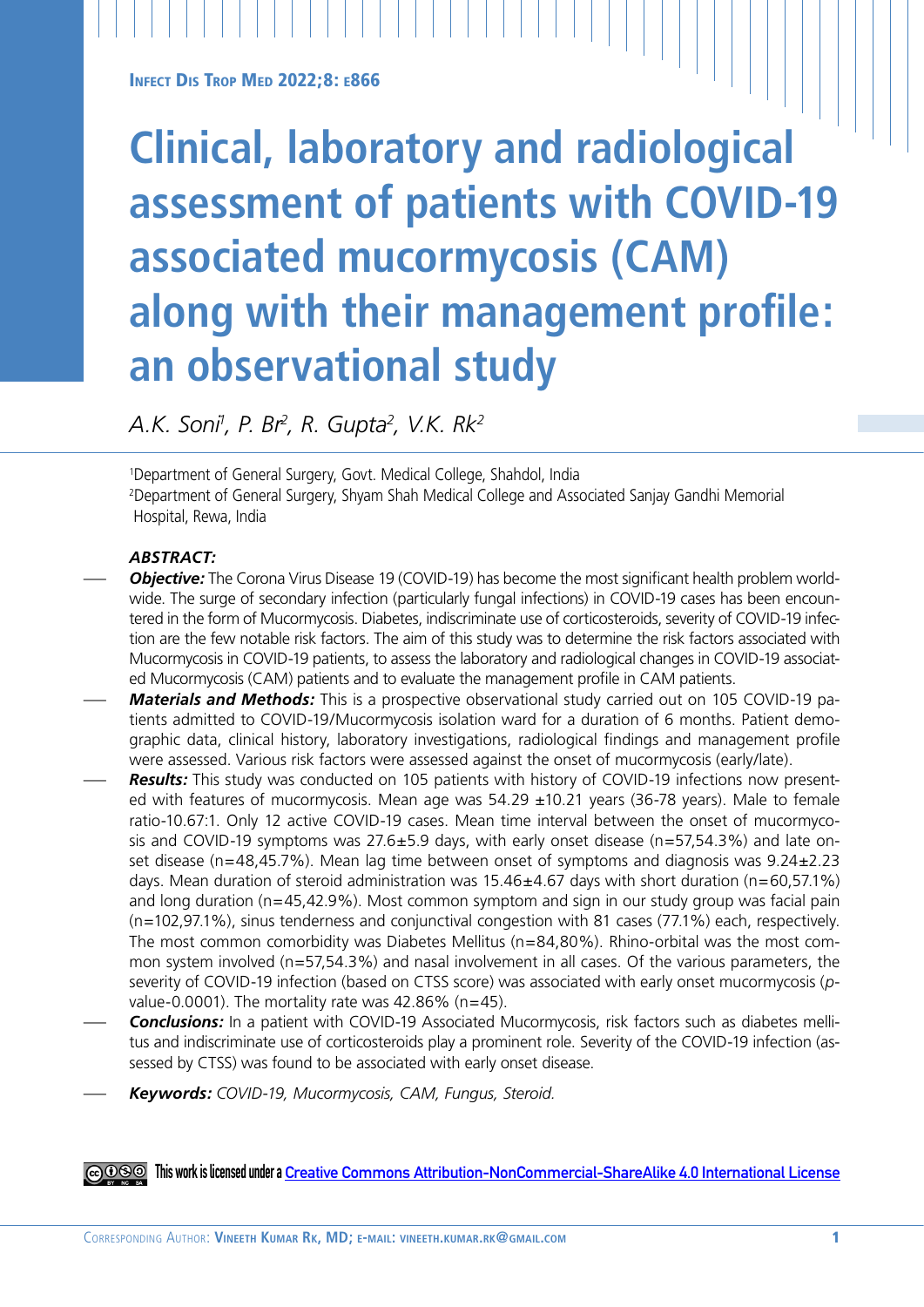# **INTRODUCTION**

Even today the pandemic corona virus-19 disease (COVID-19/SARS-CoV-2) continues to be a significant health problem worldwide. It has varied epidemiological and clinical presentation, with a cluster of risk factors affecting the progression, severity and outcome of the disease. Diabetes mellitus has been identified as an independent variable that is associated with severity of COVID-19 infection. SARS-CoV-2 virus has been implicated in causing immune response impairment with reduction in CD4/CD8 T cell counts. These factors make the COVID-19 patients a high-risk group for fungal infections like mucormycosis and aspergillosis<sup>1</sup>.

Mucormycosis is an infection caused by fungi that belongs to the order Mucorales. *Rhizopus oryzae* is the most common (70%) organism isolated from the patients with CAM. The few major risk factors for mucormycosis in COVID-19 patients include uncontrolled diabetes, indiscriminate use of corticosteroids, organ or bone marrow transplantation, neutropenia, burns, malignant hematological disorders etc<sup>2-4</sup>. The ability of inhaled sporangiospores to germinate and form hyphae in the host is essential for establishing active infection<sup>3</sup>. Patients with corticosteroid induced immunosuppression and/or with diabetes mellitus show inability of pulmonary alveolar macrophages to inhibit germination of sporangiospores<sup>4,5</sup>.

Systemic glucocorticoids have given most promising results among all others. Glucocorticoids are inexpensive, easily available and also have shown to effectively reduce mortality in hypoxic COVID-19 infected patients<sup>5,6</sup>. Unfortunately, the widespread use of steroids has led to the surge of secondary bacterial and fungal infections. Mucormycosis infection in CAM patients with diabetes mellitus has also been recorded to be increasing $7,8$ .

Mucormycosis infection in COVID-19 patients case reports so far is shown to involve rhino-cerebral, rhino-orbito-cerebral region, disseminated gastro-intestinal mucormycosis<sup>9,10</sup>. Many cranio-facial skeletal osteomyelitis cases secondary to fungal infections are also being reported<sup>11,12</sup>.

In this study we aspire to assess the biochemical/ laboratory changes, radiological findings in COVID-19 associated mucormycosis patients along with assessing various risk factors and patient demographic profile.

#### **PATIENTS AND METHODS**

This is a prospective observational study carried out on 105 patients admitted to COVID-19/Mucormycosis isolation ward in our institute. Patient selection was performed by consecutive sampling. The study period of 6 months was between 01.04.2021 and 30.09.2021. Informed consent was taken from the patients and/or from their relatives before including them in the study.

#### **Inclusion Criteria**

All patients who were admitted with previous history of COVID-19 positive status through the flu OPD (Out Patient Department) or emergency ward having concurrent mucormycosis infection identified by radiological findings and clinical features which are suggestive of mucormycosis.

#### **Exclusion Criteria**

All patients below 18 years of age were excluded from this study. Isolated cases of mucormycosis with no association to COVID-19 infections were also excluded.

The demographic data of the patients and underlying systematic conditions were recorded in a predesigned proforma. Brief history regarding the complaints was extracted. Detailed history and comprehensive clinical examinations including general examination, ophthalmologic and otorhinolaryngological evaluation, and neurological examinations were done. Detailed history included time and duration of onset of first symptom/s, time interval between onset of COVID-19 symptom/s and mucormycosis infection, duration of mucormycosis infection, site of infection (ocular/cranial/para-sinuses), if ocular, and involvement of optic nerve or external oblique muscle. Co-morbidities, days of steroid usage, oxygen requirement and clinical outcome were also assessed. Laboratory investigations such as Hemoglobin (Hb), Total Leucocyte Count (TLC), Neutrophil & Lymphocyte count, C-Reactive Proteins (CRP), HbA1C, D-Dimer, Serum Creatinine and Serum Ferritin levels were assessed. Radiological investigations included High Resolution CT scan chest and CT Head and Face. Diagnosis of mucormycosis was based on radiological and microbiological demonstration of broad aseptate hyphae with right-angled branching on 20% potassium hydroxide (KOH) as well as PAS (Periodic Acid-Schiff) staining of specimen preparations from the nasal cavity and/or paranasal sinuses. Diabetic patients were started on insulin therapy. Corticosteroid treatment was tapered down and eventually ceased. Patients with predominant ophthalmic involvement received systemic and retrobulbar (intraconal) liposomal amphotericin-B injection. The systemic dose was 1.0 mg/kg/day, increasing to a total dose of 2.5-3 g, and the retrobulbar injection dose was 1 ml of 3.5 mg/ml concentration. Patients with extensive sinus involvement underwent extensive debridement of involved sinus along with amphotericin-B lavage. Repeat procedures were performed whenever necessary based on the clinical response. Follow-up was done for ninety days.

### **Statistical Analysis**

SPSS version 24.0 software (SPSS, IBM Inc., Armonk, NY, USA) was used for data analysis. All continuous variables with normal distribution were presented as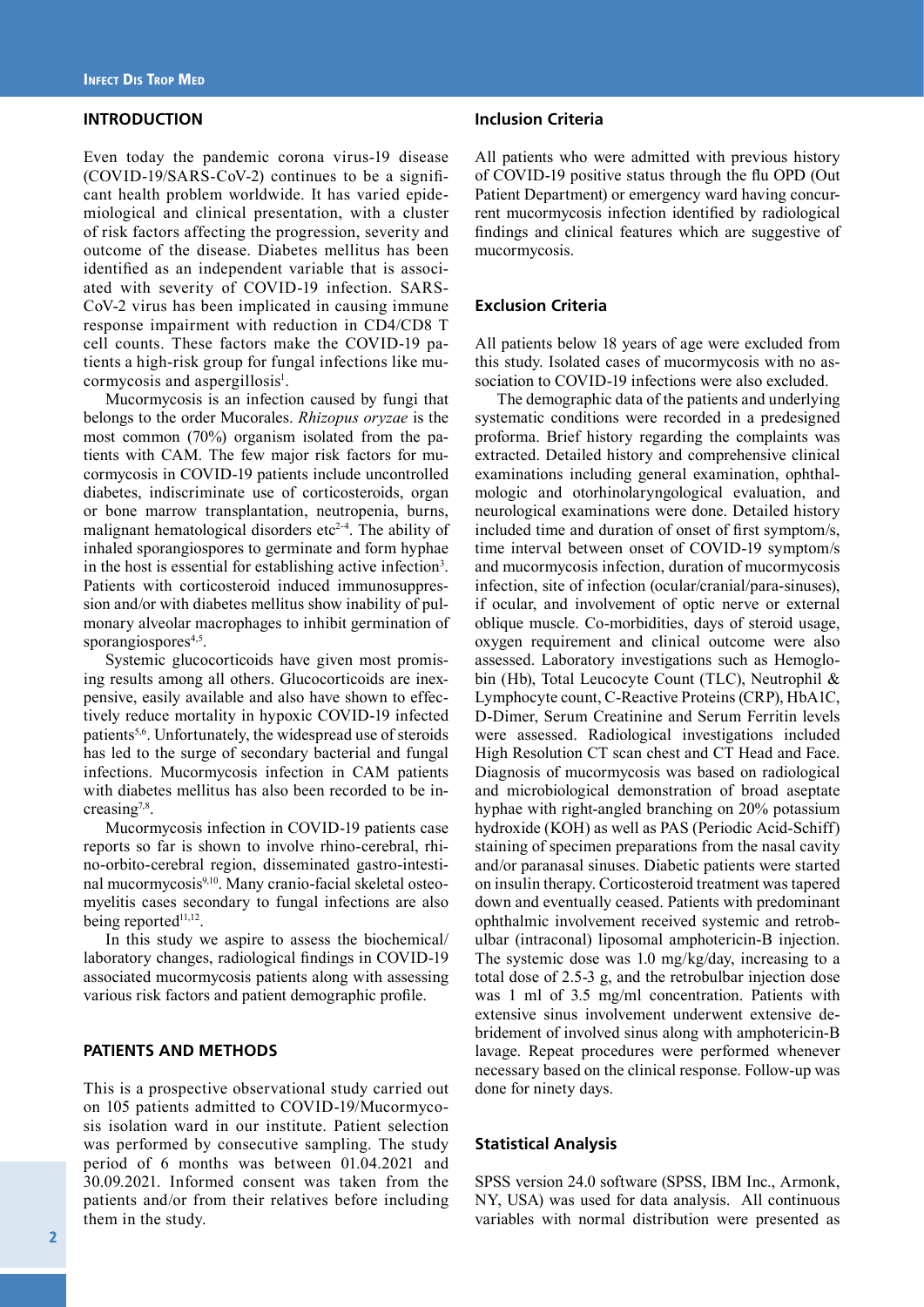| Demography      | <b>Categories</b>  | No. of cases | Percentage $(\% )$ |  |
|-----------------|--------------------|--------------|--------------------|--|
| <b>Gender</b>   | Male               | 96           | 91.4               |  |
|                 | Female             | 9            | 8.6                |  |
| <b>Anemia</b>   | Anemic             | 69           | 76.5               |  |
|                 | Non-Anemic         | 24           | 23.5               |  |
| <b>Diabetes</b> | Diabetic           | 84           | 80                 |  |
|                 | Non-Diabetic       | 21           | 20                 |  |
| BMI             | Underweight <18.5  | b            | 5.7                |  |
|                 | Normal 18.5-22.9   | b            | 5.7                |  |
|                 | Overweight 23-24.9 | 9            | 8.6                |  |
|                 | Pre-obese 25-29.9  | 75           | 71.4               |  |
|                 | Obese $\geq 30$    | 9            | 8.6                |  |

**Table 1***.* Demographic profile of the study group.

mean  $\pm$  standard deviation (SD). Time interval between onset of COVID-19 symptoms and onset of mucormycosis symptoms (Onset of mucormycosis-early/late) were compared with various parameters and other risk factors along with their statistical tests for significance (Chi-square test).

#### **RESULTS**

This study was conducted on 105 patients with history of COVID-19 infection now presented with features of mucormycosis. Mean age of this study group was 54.29  $\pm$ 10.21 standard deviation (SD) years. Minimum and maximum patient age are 36 years and 78 years respectively. There were 9 females (8.6%) and 96 males (91.4%) with male to female ratio of 10.67:1. Majority of the patients were residing in rural areas (n=69,65.7%). Regarding their COVID-19 status at the time of hospitalization, only 12 patients (11.4%) were active cases and rest (n=93,88.6%) were declared as recovered from COVID-19 infection. In our study we have assessed the mean time interval between the onset of symptoms of mucormycosis after the patient was symptomatic for COVID-19 and it was found to be  $27.6\pm5.9$  days, median is of 25 days, patients with days onset of disease less than 25 days were classified as early onset disease(n=57,54.3%) and those above 25 days are classified as late onset disease(n=48,45.7%).

The average Body Mass Index (BMI) in our study group was 26.26±3.65 belonging to the pre-obese group

(Table 1) according to Asian criteria. Majority of the cases belonged to pre-obese category (n=74,71.4%).

All the patients in our study had some kind co-morbid conditions. Most common comorbidity found to be Type-2 Diabetes Mellitus (n=84,80%) of which 12 patients (11.4%) had associated hypertension too (Table 1). Three patients (2.9%) were known cases of Chronic renal disease with history of ongoing dialysis and associated diabetes and hypertension. Six patients were found to be HIV positive (5.7%).

The mean duration of illness at the time of presentation was found to be 9.24±2.23 days which corresponds to the mean lag time between onset of symptoms and diagnosis. In our study all the 105 patients had history of steroid administration as a part of treatment for COVID-19 infection. Mean duration of steroid administration was 15.46±4.67 days with minimum duration being 9 days (6 cases) and maximum duration of 32 days (2 case). The median is of 15 days. Cases with duration of steroid administration less than or equal to 15 days are of short duration (n=60,57.1%) and those with more than 15 days is taken as long duration (n=45,42.9%).

In terms of symptoms, the most common symptom in our study group was facial pain (n=102,97.1%), followed by headache (n=99,94.3%) and fever (n=96, 91.4%). Most common clinical signs in our study were sinus tenderness and conjunctival congestion with 81 cases (77.1%) each, followed by proptosis (n=66, 62.9%) (Table 2).

Absolute neutrophil count, CRP, D-Dimer, Serum Ferritin and HbA1C levels were found to be elevated in our study (Table 3).

|  | Table 2. Clinical features (signs and symptoms). |  |  |  |  |  |  |
|--|--------------------------------------------------|--|--|--|--|--|--|
|--|--------------------------------------------------|--|--|--|--|--|--|

| <b>Symptoms</b> | No of cases | Percentage | <b>Signs</b>            | No of cases | Percentage |
|-----------------|-------------|------------|-------------------------|-------------|------------|
| Eye pain        | 84          | 80         | Sinus tenderness        | 81          | 77.1       |
| Eye swelling    | 81          | 77.1       | Conjunctival congestion | 81          | 77.1       |
| Loss of vision  | 81          | 77.1       | Proptosis               | 66          | 62.9       |
| Facial pain     | 103         | 97.1       | Ptosis                  | 42          | 60         |
| Headache        | 99          | 94.3       | Diplopia                |             | 5.7        |
| Fever           | 96          | 91.4       | Altered sensorium       | n           | 5.7        |
| Facial swelling | 66          | 62.9       |                         |             |            |
| Epistaxis       | 27          | 25.7       |                         |             |            |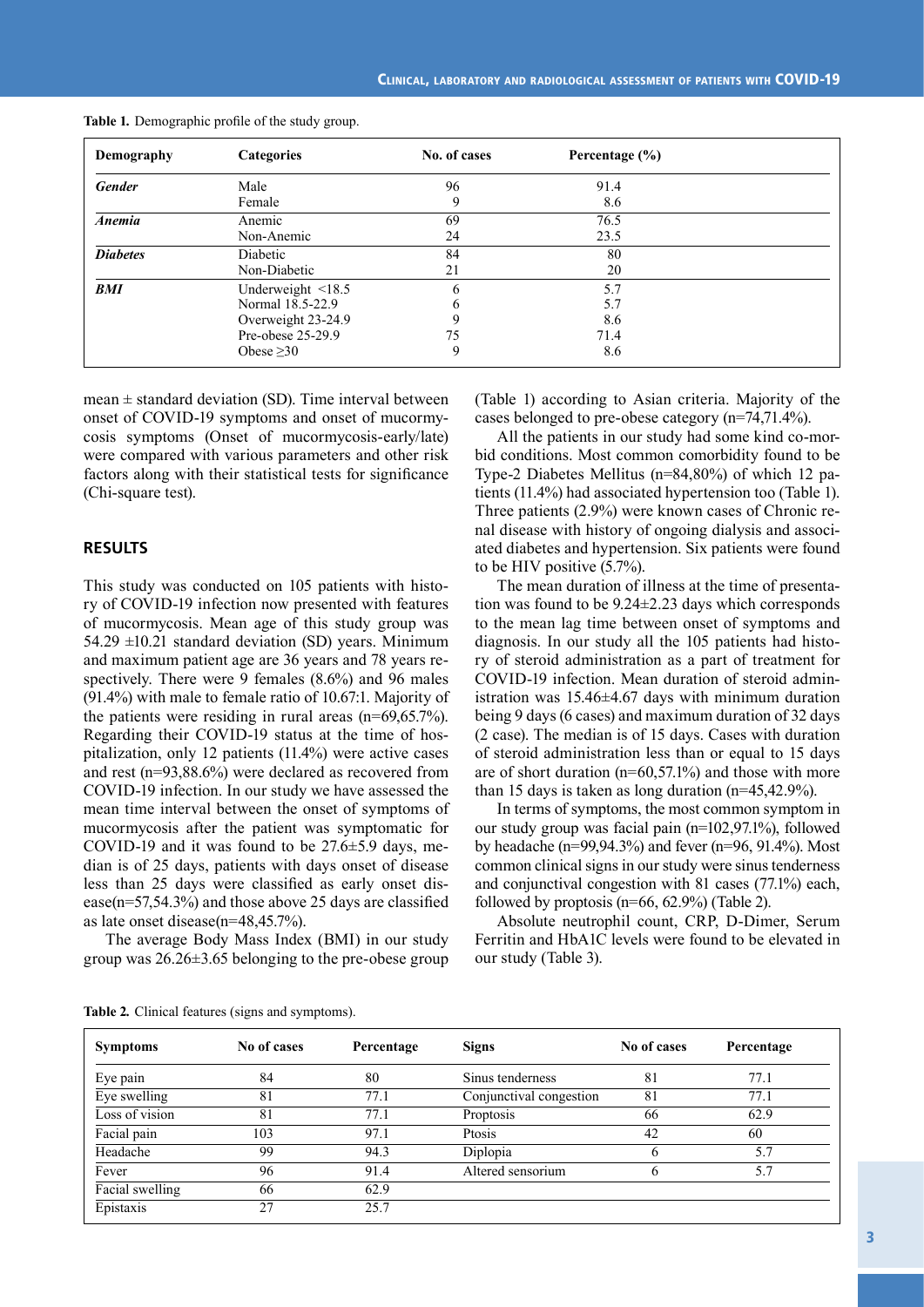| Sl no.         | Parameter                        | $Mean \pm SD$        | <b>Normal Values</b> | <b>Minimum Value</b><br>in this study | <b>Maximum Value</b><br>in this study |
|----------------|----------------------------------|----------------------|----------------------|---------------------------------------|---------------------------------------|
|                | <b>Laboratory investigations</b> |                      |                      |                                       |                                       |
|                | Hemoglobin (Hb)                  | $10.65 \pm 2.19$     | $6-15$ gm/dL         | $6 \text{ gm/dL}$                     | $15 \text{ gm/dL}$                    |
| $\mathfrak{D}$ | Total Leucocyte Count (TLC)      | 10585±5101.9         | 4200-11,0000/cu-mm   | $4200/cu$ -mm                         | $30000/cu$ -mm                        |
| 3              | Lymphocytes $(\% )$              | $23.46\pm8.42$       | 18-45%               | 7%                                    | 37%                                   |
| 4              | Neutrophils $(\%)$               | $74.46\pm8.63$       | $40 - 60\%$          | 61%                                   | 91%                                   |
| 5.             | C-Reactive Protein (CRP)         | $32.66\pm23.9$       | $3-10$ mg/L          | $4 \text{ mg/L}$                      | $86 \text{ mg/L}$                     |
| 6              | HbA1C                            | $9.54\pm0.66$        | $4 - 5.6\%$          | 8%                                    | 11%                                   |
|                | D-dimer                          | 1322.54±1696         | $<0.5$ g/L           | $64 \text{ g/L}$                      | 7431 g/L                              |
| 8              | S. Creatinine                    | $0.74 \pm 0.51$      | $0.7 - 1.2$ mg/dL    | $0.4 \text{ mg/L}$                    | $2.02 \text{ mg/L}$                   |
| 9              | S. Ferritin                      | $1283.83 \pm 344.56$ | $10-250$ ng/mL       | $610$ ng/mL                           | 1974 ng/mL                            |

**Table 3***.* Hemogram and Laboratory profile of the study group.

All these patients had undergone some form of radiological investigations like HRCT chest at the time of COVID-19 infection as well as CT head and face for mucormycosis. CT Severity Score obtained from HRCT chest was compiled and classified into different grades based on the extend of lung involvement, higher the score greater the lung involvement (Table 4). Mean CT severity score (CTSS) in our study group was found to be 15.5 implying that most of the patients had significant lung involvement during COVID-19 infection stage who were found to have early onset of fungal infection (*p*-value=0.0001, 95% CI) with minimum value of 10 and maximum value of 23.

Most patients had CTSS of 16 (n=24,22.9%) followed by 11 (n=15,14.3%). The majority of the patients had history of severe lung involvement (CTSS value 16-25) during their COVID-19 infection stage (n=57,54.3%) and moderate severity (CTSS 9-15) in 48 cases (45.7%). In our study no patients were present in Mild grade group (CTSS value: 0-8) (Table 4).

Nasal involvement was seen in all patients (100%) in the form of infiltration into nasal turbinates. In this study, most common sinus to be involved is Maxillary sinus (n=75,71.4%) and most common ocular structure involvement is extraocular muscle edema, seen in 30 patients (28.6%). Right side was found to be more commonly involved (n=78,74.3%).

Most common site-system found to be involved in our study was Rhino-Orbital mucormycosis seen in 57 patients (54.3%) followed by Rhino-Orbital-Sinus mucormycosis (n=33,31.4%). Rhino-sinusoidal involvement was seen in 15 cases (14.3%).

**Table 4***.* Classification of patients based on severity of COVID-19 infection (as per CTSS).

| Grading <sup>†</sup> | <b>CTSS</b> value<br>$(0-25)$ | No. of<br>Cases | Percentage<br>(%) |
|----------------------|-------------------------------|-----------------|-------------------|
| Moderate             | $9 - 15$                      | 48              | 45.7              |
| Severe               | $16 - 25$                     | 57              | 543               |
| Total                | $0 - 25$                      | 105             | 100.0             |

† Mild: 0-8 CTSS. No patients in this group.

4

Only 9 patients (8.6%) required oxygen support during the study period and majority of the patients required in-hospital admission (n=81,77.14%)

Some form of surgical intervention was required in 81 (77.1%) patients and the rest 24 patients (22.9%) were managed conservatively. Nasal scraping as well as excised/debrided specimens were stained with specialized satins (e.g., PAS) with positivity rate of 100% (Figure 1).

Retrobulbar Amphotericin-B injection was given for 57 cases (54.3%) followed by Debridement (n=15,14.3%), Evisceration (n=6,5.7%), and Modified Denker's Procedure in 9 cases (8.6%) along with retrobulbar injection  $(n=3,2.9\%)$  and Debridement  $(n=6,5.7\%)$ .

 Comparison and cross tabulations of various risk factors and patient demographics, with onset of mucormycosis (early and late onset) are shown in Table 5. Of the various parameters and patient demographics severity of COVID-19 infection (based on CTSS) was found to be statistically significant (*p*-value-0.0001). Gender, anemia status, history of Diabetes Mellitus, elevated D-Dimer, elevated CRP, and long duration of steroid usage were associated with early onset of Mucormycosis infection (Table 6) but *p*-values of each of them were >0.05 (statistically insignificant). The cumulative mortality rate of this study group during this period was 42.86% (n=45).

#### **DISCUSSION**

Our study was conducted with the aim of evaluating the patient profile and assessing the risk factors involved in secondary mucormycosis infection in COVID-19 patients over a period of 6 months. In this study, the majority were middle aged men (mean age-54.29±10.21, range  $36-78$  years) as also seen in the studies by Arora et al<sup>13</sup> where median age was 57 years; range 29-75 years and by Pakdel et al<sup>14</sup> where median age was 52 years; range 14-71 years. But as per a study by Bayram et al<sup>15</sup>, the mean age was 73.1±7.7 years (range 61-88 years). The male to female ratio of our study group was 10.67:1. Male predominance in incidence was also seen studies by Patel et al<sup>12</sup> (323; 69.5%), Arora et al<sup>13</sup> (45; 75%), Pakdel et al<sup>14</sup> (66%), and Bayram et al<sup>15</sup> (9; 81.8%).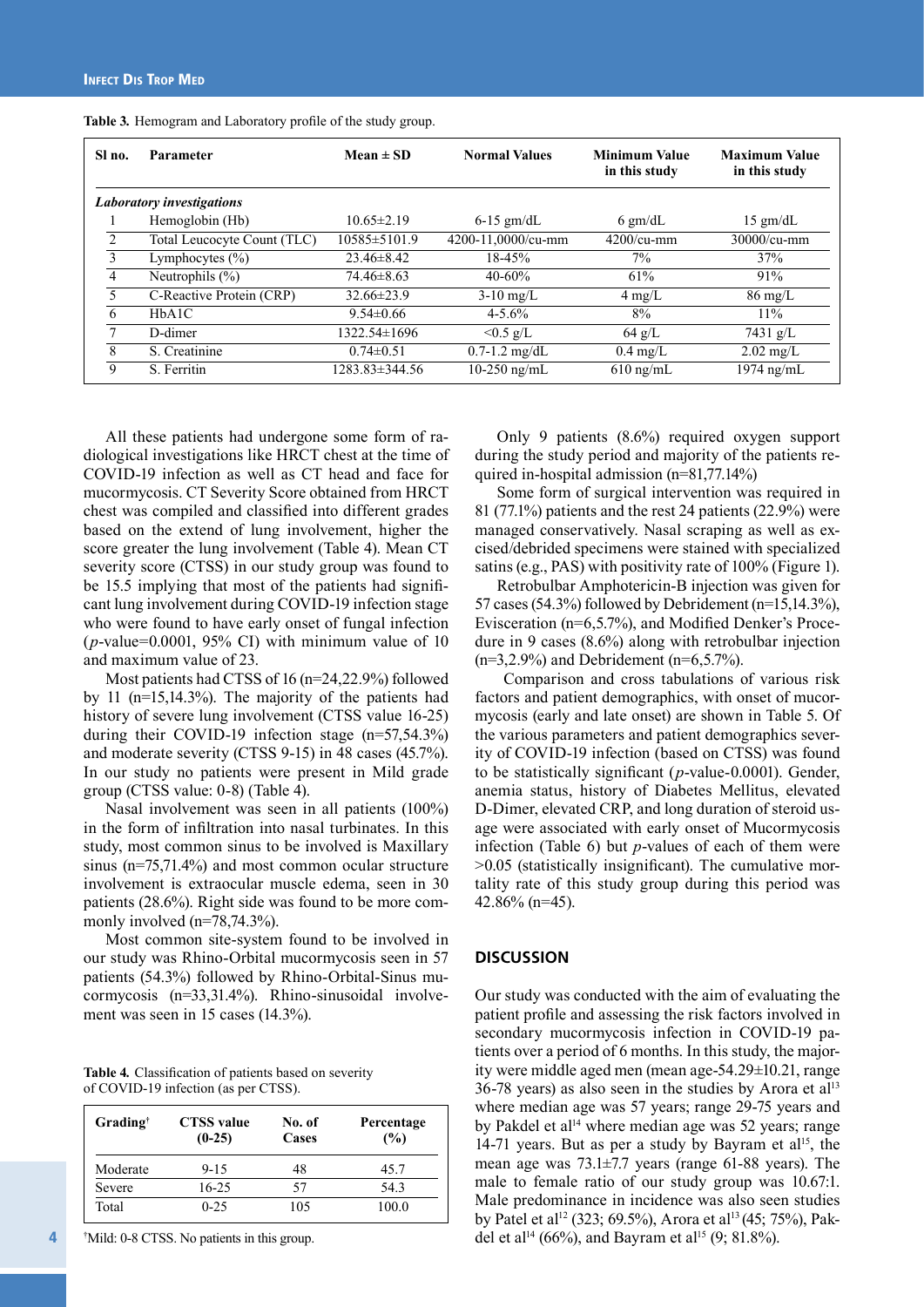| <b>Site Of Involvement</b> | <b>Part Involved</b>         | No. of cases | Percentage $(\% )$ |  |
|----------------------------|------------------------------|--------------|--------------------|--|
| <b>Nasal</b>               | Turbinate (middle and lower) | 105          | 100                |  |
|                            | Floor                        | 57           | 54.3               |  |
|                            | Osteo-meatal complex         | 81           | 77.1               |  |
| <b>Sinus</b>               | Maxillary sinus              | 75           | 71.4               |  |
|                            | Ethmoid sinus                | 72           | 68.6               |  |
|                            | Sphenoid sinus               | 69           | 65.7               |  |
|                            | Frontal sinus                | 60           | 57.1               |  |
| <b>Intracranial</b>        | Cavernous Sinus              |              | 2.9                |  |
| <b>Ocular</b>              | EOM edema <sup>†</sup>       | 30           | 28.6               |  |
|                            | Erosion of Lamina Papyracea  | 18           | 17.1               |  |
|                            | Optic nerve involvement      | 12           | 11.4               |  |

|  | Table 5. Radiological profile of the study group. |  |  |
|--|---------------------------------------------------|--|--|
|--|---------------------------------------------------|--|--|

† EOM – Extra Ocular Muscle

In the study by Arora et al<sup>13</sup>, active COVID-19 cases (n=11) were less, when compared to recovered cases  $(n=49)$  as that seen in our study where active cases  $(n=12)$ , 11.4%) are less than recovered cases (n=93, 88.6%). This signifies that the secondary infection can occur any time after the first course of active COVID-19 infections. The mean time interval between onset of COVID-19 symptoms and onset of mucormycosis was 27.6±5.9 days. While in the studies of Pakdel et al<sup>14</sup> (7 days) and Bayram et al<sup>15</sup> (14.4 $\pm$ 4.3 days; Range 7-23 days), the time interval was found to be less than ours. The mean lag time between onset of symptoms and diagnosis of mucormycosis infection in our study (9.24±2.23 days) and Bayram et al<sup>15</sup> (5.1 $\pm$ 1.8 days) was found to be closer.

Wenzhong and Hualan et al<sup>16</sup> state that the novel COVID-19 virus attack causes a reduction in the release of functioning hemoglobin leading to respiratory deprivation and distress as proven in our study, where mean Hb levels were lower than normal (10.65±2.19) and it was also observed that among those who developed an early onset of CAM, 42.85% (n=45) of them were anemic.

The most common co-morbidity observed in our study was type-2 diabetes mellitus (84 cases; 80%). In the studies by Patel et al<sup>12</sup> ( $n=342$ , 79.7%; Total cases=465); Arora et al<sup>13</sup> (n=59, 98.3%; Total cases=60) and Bayram et al<sup>15</sup> (n=8,73%; Total cases=11) also had diabetes as the dominant predisposing factor. The mean HbA1c was found to be higher i.e., 9.54±0.66 (minimum-8%; maximum-11%) as also seen by Arora et al<sup>13</sup> (mean-9.25).

In the study done by Arora et  $al<sup>13</sup>$  on 60 cases, 22 cases (36.67%) were treated with home quarantine while other 38 patients (63.33%) required in-patient management in hospitals as was in our study where majority of the patients required in hospital admission (n=81,77.14%).

Similar to our study, Rhino- Orbital Mucormycosis had highest incidence as found by Patel et al<sup>12</sup> and Nehara et al<sup>9</sup>. The most involved sinus in Bayram et al<sup>15</sup> was ethmoid sinus (90.9%) followed by maxillary (81.8%), whereas in ours it was maxillary sinus (n=75,71.4%). In their study, left sided (6 patients; 54.5%) involvement was more in contrary to ours, where we had right side

**Table 6***.* Crosstabulations between various risk-factors and onset (early/late) of Mucormycosis.

| Parameter                                      |                                 | <b>Onset of Mucormycosis</b>  |                              | <b>Total</b><br>No. of cases | <b>Net</b><br>Percentage | $p$ -value <sup><math>\ddag</math></sup> |
|------------------------------------------------|---------------------------------|-------------------------------|------------------------------|------------------------------|--------------------------|------------------------------------------|
|                                                |                                 | <b>Early onset</b><br>$n$ (%) | <b>Late Onset</b><br>$n$ (%) | $\mathbf n$                  | (%)                      |                                          |
| <b>Gender</b>                                  | Male<br>Female                  | 54 (51.4)<br>3(2.86)          | 42(40)<br>6 (5.71)           | 96<br>9                      | 91.4<br>8.6              | 0.446                                    |
| Anemia                                         | Anemic<br>Non-Anemic            | 45 (42.85)<br>9(8.6)          | 33 (31.43)<br>15(14.3)       | 69<br>24                     | 76.5<br>23.5             | 0.317                                    |
| <b>Diabetes</b>                                | Diabetic<br>Non-Diabetic        | 42(40)<br>15(14.3)            | 42 (40)<br>6(5.71)           | 84<br>21                     | 80<br>20                 | 0.309                                    |
| <b>D-Dimer</b>                                 | Normal<br>Elevated              | 0(0)<br>57(52.3)              | 6(5.71)<br>42 (40)           | 6<br>99                      | 5.7<br>94.3              | 0.112                                    |
| CRP                                            | Normal<br>Elevated              | 9(8.6)<br>48 (45.7)           | 12(11.43)<br>36(34.3)        | 21<br>84                     | 20<br>80                 | 0.497                                    |
| Severity of COVID-19<br>infection (CTSS based) | Moderate Severe<br>Severe       | 12(11.43)<br>45 (42.85)       | 36(34.3)<br>12(11.43)        | 48<br>57                     | 45.7<br>54.3             | 0.0001                                   |
| Steroid usage                                  | Short duration<br>Long duration | 24(22.9)<br>39(37.1)          | 21(20)<br>21 (20)            | 45<br>60                     | 42.9<br>57.1             | 0.922                                    |
| <b>Outcome</b>                                 | Recovering<br>Death             | 54 (51.4)<br>24 (22.86)       | 45 (42.85)<br>21(20)         | 99<br>45                     | 94.3<br>42.86            | $\overline{0.9}$                         |

‡ Chi-square test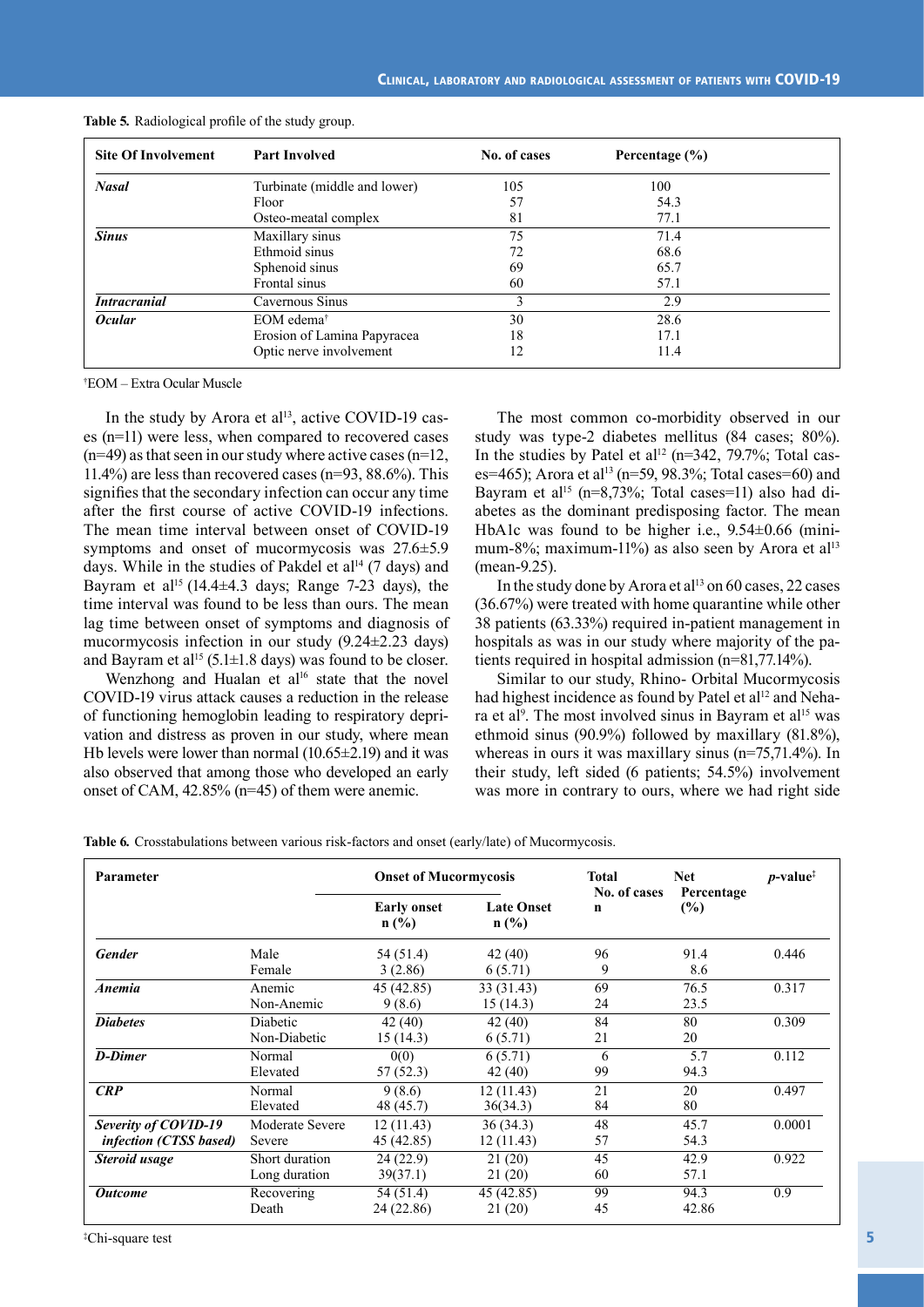

**Figure 1.** PAS (Periodic Acid-Schiff) staining of specimen showing fungal hyphae. *A*, Microscopic image of specimen. *B*, Magnified part (x400) showing fungal hyphae.

preponderance (n=78,74.3%) and intracranial involvement was seen in 3 patients as that of ours (n=3,2.9%) which was involvement of cavernous sinus in both the studies. Pakdel et al $14$  study had cavernous sinus involvement (n=7,  $46\%$ ).

Due to variations in treatment protocols with institutions and controlling bodies, indiscriminate use of corticosteroids has occurred. For this reason, patients were more prone to secondary infections. In our study as well as in the study by Bayram et al<sup>15</sup> steroid therapy was given to all the patients. However, in the study by Arora et al<sup>13</sup> and Pakdel et al<sup>14</sup> only 63.3% and 46% respectively were administered with the same. IV Amphotericin-B was the primary anti-fungal drug used and was administered to all patients and retrobulbar injections in few. Similarly, in the studies by Patel et  $al<sup>12</sup>$ , Arora et al<sup>13</sup>, Pakdel et al<sup>14</sup>, and Jeong et al<sup>17</sup> (760/785; 96.8%), IV amphotericin-B was found to be the most commonly prescribed first line anti-fungal drug. In the study by Arora et al<sup>13</sup> (6 /60 patients) and Bayram et al<sup>15</sup> (the mean number of injections were  $2.2 \pm 0.6$ ) retrobulbar injections were considered only in few early cases of orbital disease.

In the study done by Arora et al<sup>13</sup> and Pakdel et al<sup>14</sup>, 30 patients ( $N = 60$ ) and 9 patients ( $N = 39$ ) were given oxygen support respectively, while rest had no oxygen requirement. Only 9 (8.6%) of our patients required oxygen support. Furthermore, in our study, advanced cases were managed by debridement, evisceration, Modified Denker's procedure and Modified Denkers procedure with extensive debridement was done in 15 cases (14.3%), 6 cases (5.7%), 3 cases (2.9%) and 6 cases  $(5.7%)$  respectively. In the study by Arora et al<sup>13</sup>, out of 60 cases, 10 patients underwent Functional Endoscopic Sinus Surgery (FESS), in 2 patients FESS was combined with maxillectomy and orbital exenteration and the rest of 48 patients underwent radical sinus debridement. While in another study by Pakdel et al<sup>14</sup>, 14 out of total 15 patients underwent sinus debridement; 5 (33%) patients underwent orbital exenteration and 2 (13%) patients had extensive palatal debridement. Bayram et al<sup>15</sup>

performed a second surgical procedure for extensive debridement of involved tissues on 8 patients (72.7%).

The severity of COVID-19 infection (as per CT Severity Score) was found to be statistically significant ( $p$ -value= 0.0001; CI = 95%) based on chi-square test in our study. The other factors such as gender, diabetes mellitus, anemia, D-Dimer and steroid usage were found to be statistically in-significant ( $p$ -value  $> 0.05$ ). Similar results were also seen by Arora et al<sup>13</sup> and Pakdel et al<sup>14</sup>, where age, gender, CTSS severe score and corticosteroids therapy were found to be statistically in-significant (*p*-value  $> 0.05$ ). While in the study by Prakash et al<sup>18</sup> uncontrolled diabetes, (n=172; 56.8%; *p*-value = 0.0001), was found to be statistically significant.

While comparing other laboratory investigations, the mean D-Dimer value and mean CRP values were higher than normal i.e., 1322.54±1696 and 32.66±23.9, respectively. Similar results were also obtained by Bayram et al<sup>15</sup> (mean D-Dimer-1362.4 $\pm$ 468.9 g/L), but in a study by Pakdel et al<sup>14</sup> the mean CRP was found to be more elevated (81.73±61.2). Elevated levels of D-Dimer are associated with poor prognosis, as well as higher risk of mortality<sup>19</sup>.

In the studies of Pakdel et al<sup>14</sup>, Bayram et al<sup>15</sup> and Jeong et al<sup>17</sup>, 90-day follow-up mortality was  $63.6\%$ , 47% and 41.0% (349/851) respectively similar to that in our study (n=45; 42.86%).

#### **CONCLUSIONS**

In a patient with COVID-19 Associated Mucormycosis, risk factors such as diabetes mellitus and indiscriminate use of corticosteroids play a prominent role due to immunosuppression. Severity of the COVID-19 infection (assessed by CTSS) was found to be associated with early onset disease. Elderly patients are found to be most commonly affected.

The main limitation of this study was the small sample size. Due to lack of a centralized data regarding treatment given, especially dosage of corticosteroid ad